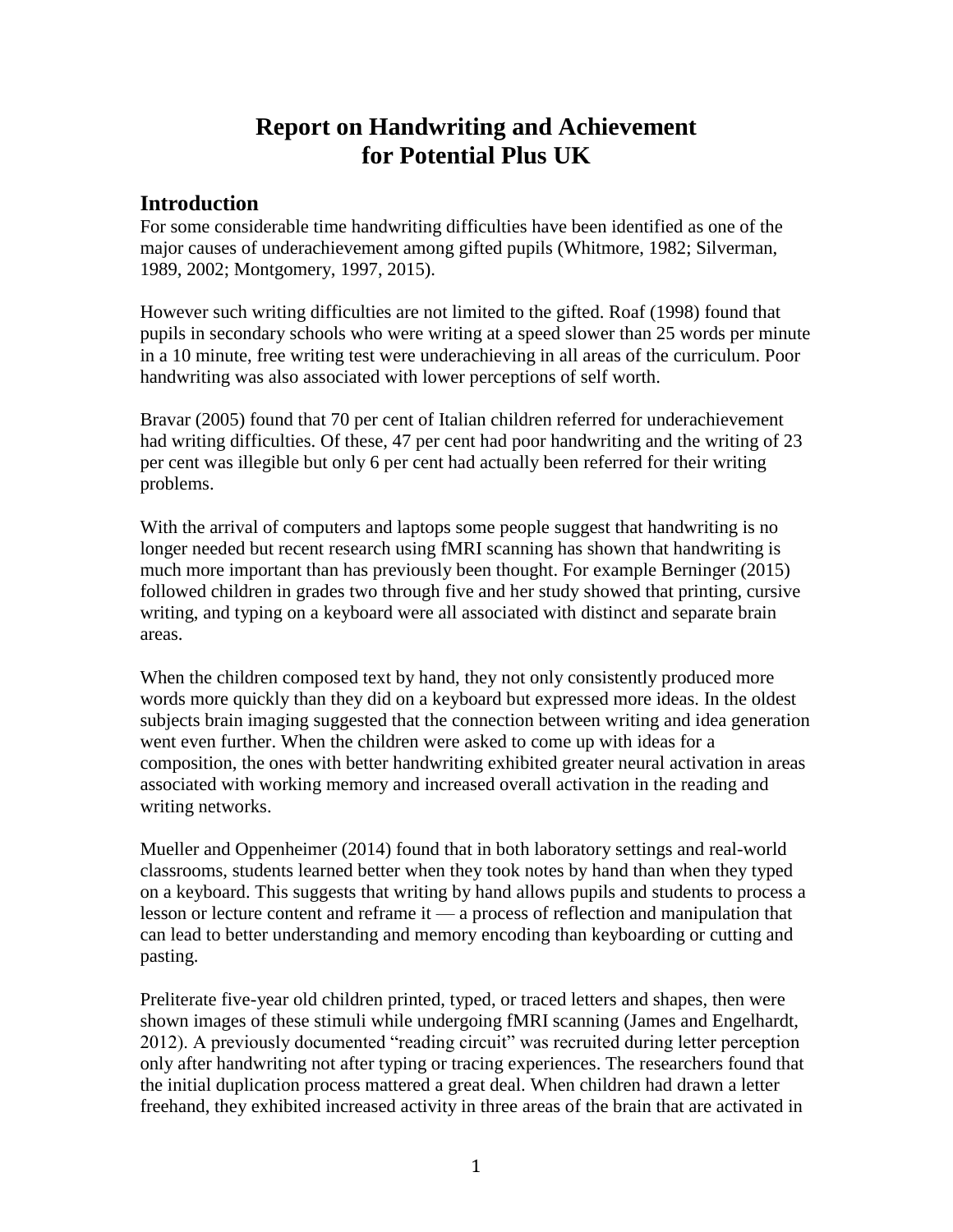adults when they read and write: the left fusiform gyrus, the inferior frontal gyrus and the posterior parietal cortex.

By contrast, children who typed or traced the letter or shape showed no such effects. The researchers attributed the differences to the messiness inherent in free-form handwriting: Not only must we first plan and execute the action in a way that is not required when we have a traceable outline, but we are also likely to produce a result that is highly variable. The variability may itself be a learning tool for different forms of the same letter. Such evidence-based research has implications for the early years writing and reading curriculum.

Cohort analysis of pupils in Year 7 in three English non-selective state schools found that 32 per cent of the 536 pupils had handwriting difficulties of some kind that would affect their school achievement (Montgomery 2008). Only one pupil in 536 was writing at a speed of 25 words per minute in Year 7 in the 20-minute test. 1.5% of pupils were writing at a speed of 15 to 20 w.p.m. Girls were writing 2.5 words per minute faster than boys at this age.

In these same Year 7 samples spelling errors were also collected. The percentage of dyslexics in the general school population is found to be 10 per cent (British Dyslexia Association, 2016) with 4 per cent in the severe category. The 4 % of scripts with the most spelling errors were analysed and it was found that the error rate was 15 - 20 misspellings or more words in the 22 'worst' scripts. At this age pupils are expected to make no more than 5 misspellings per 100 words (HMCI, 2001). An error rate of 10 words per 100 words put these pupils in the 'at risk' category for dyslexia.

The nature of the spelling errors followed a normal developmental error pattern typical of younger pupils although at first many might be termed 'bizarre' for the Year 7 age group. Those with the severe spelling problems wrote at a speed 2 words slower per minute than the rest of the cohort. Presumably because more cognitive resource was being required to generate the spellings and detracted from the automaticity of the handwriting and composition. Automaticity in handwriting is related strongly to success in composition according to Medwell and Wray (2014) and Berninger (2004).

Pre-term children have also been found to be a population at risk from handwriting difficulties. Feder and Majnemer et al (2005) found that full term controls wrote at a higher speed and with greater legibility at 6/7 years than pre-term children.

In a survey of writing speed in words per minute using a 20-minute handwriting test Allcock (2001) found the mean writing speeds of pupils in Years 7 to 10 were approximately one word greater than their chronological ages. She found pupils slowed in the  $3<sup>rd</sup>$  five minutes and speeded up again in the final five.

Stainthorp and Rauf (2009) found similar differences in the poorer skills of boys than girls on all subtests of DASH (Developmental Assessment of Handwriting Speed, Barnett and Henderson et al 2008). The free handwriting speeds in the 10-minute test in words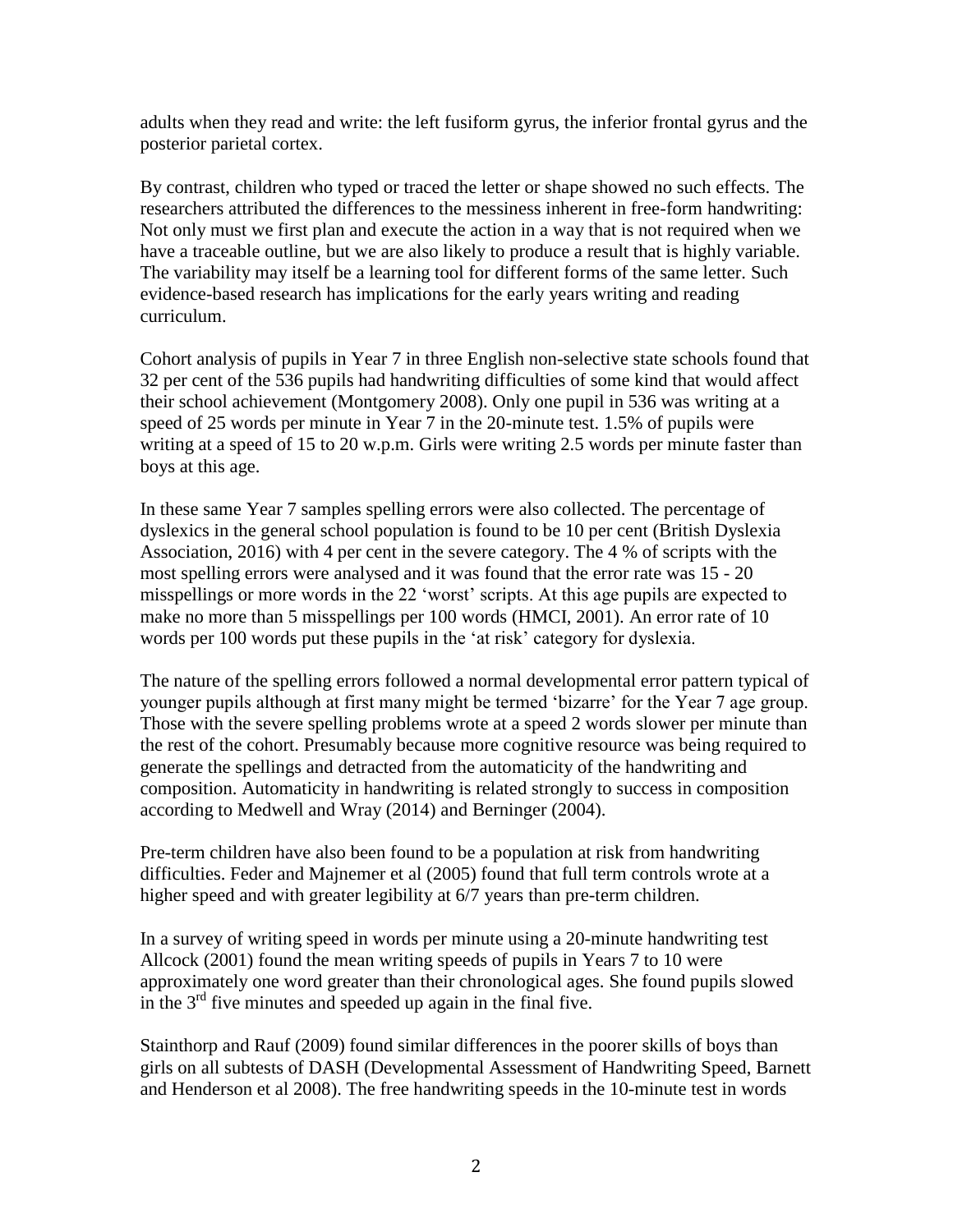per minute were: Year 4 10.62 girls, 9.06 boys (N=168); Year 5 13.01 girls, 10.28 boys  $(N= 177)$ ; Year 6 15.31 girls, 13.15 boys  $(N=76)$ . The shorter 10-minute test appears to inflate the scores by about 2 words per minute per year over the 20 minute test and schools seem more amenable to using it than the 15 or 20 minute tests which make fatigue and coordination difficulties more apparent.

Socio-economic status also appears to play a role in handwriting skill. Three schools in different catchment areas participated in Year 5 using a 15-minute free handwriting test (Montgomery, 2015) and the results were i) Church school -  $10.04$  w.p.m. (N=85) ii) Rural school – 8.05 w.p.m. (N=60) iii) Coastal school – 7.81 (N=52. The spelling error means respectively were i) 8.84 ii) 9.56 iii) 10.45. Girls wrote faster than boys by about 2 words per minute. Again the results were slower than for the DASH samples in the 10 minute test but indicated that children from poorer catchment areas and economic backgrounds wrote more slowly than others. Their spelling error numbers increased with lower SES and their writing speed decreased.

Research by Marin and La Voie et al (2012) showed that those taught cursive from the outset made more progress in speedy writing of words followed by semi-joined and slowest were those taught print. They advocated teaching cursive from the outset as switching was too hard for most children. Other researchers specifically recommend **not** allowing children to trace letters because doing so delays memorisation of letter-forms (Overvelde & Hulstijn, 2012).

Not tracing or copying run against the custom and practice in most English Reception classrooms but evidence from the 16 schools in the Kingston cursive project (Low 1991) and other such initiatives in Kent, Portsmouth and Avon support these findings. The results have implications for current early years handwriting and spelling teaching and for supplementary learning support at the later stages.

The Sutton Trust research (Jerrim, 2013) found that by the end of the Reception year children from poor homes were 11.5 months behind middle income and rich peers in reading.

Case studies (Montgomery 2015) of 177 Reception class children's writing in four different schools illustrated the effects of different teaching methods and some of their shortcomings. After one month in Reception the children did a copy writing then a free writing task for 10 minutes They were followed up and five months later wrote another story or news for 10 minutes and then wrote again for 10 minutes after entry into Year two. The copy writing and free writing level scores showed the same effects of socioeconomic status on literacy achievement and teaching methods. By the end of the first 5 months the poorest children were already 5 months behind the rest and had not caught up when they were retested in Year 2.

The research with the Year 7 cohorts showed that one third of pupils at that age had handwriting difficulties that lowered their potential achievements. Just under one third had spelling difficulties and some had both. Although misspelling was often commented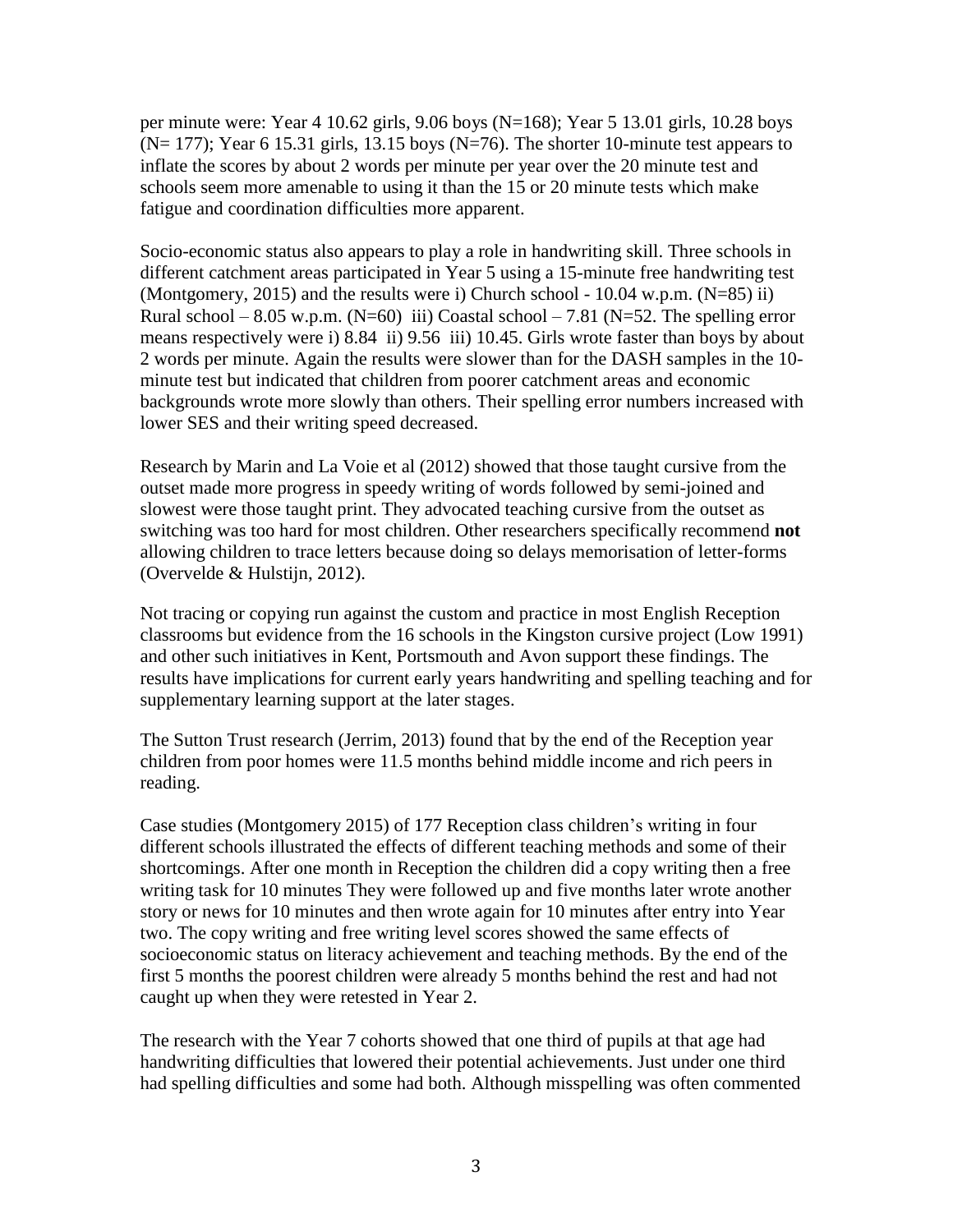upon and help might be given it was rare toe find any intervention to give help with handwriting

Three of the primary schools in the Reception class studies were feeder schools into the large comprehensive where t32% had handwriting difficulties and 18.6% were in the dyslexic 'at risk' zone. The correlation of the early writing tasks in Reception with the results in Year 2 was 0.53 to +0.58 and +0.41 in the less orderly classroom

Because dyslexia is both a reading and a spelling problem and a spelling problem without reading difficulties is one of its outcomes it is possible for a free writing test to capture both and accounts for the higher incidence of literacy problems in the cohort studies above in contrast to the 10 per cent cited by the BDA. The ratio of boys to girls with problems is also different and is 1.2 to 1 in contrast to 4 to I boys to girls traditionally referred for dyslexia problems. The smaller ratio of boys to girls is endorsed in community research by Rutter and Caspi et al (2004).

From all of these studies a range of handwriting difficulties emerged. These were related to speed, style, fluency, legibility, form and coordination skills and secondary problems arose from spelling difficulties. The researches had shown that the higher achievers in terms of school performance gained the higher grades and had fewer writing problems than the rest. These pupils were likely to come from higher income groups and supportive families.

The question was raised whether a self-selected group with high learning potential such as members of Potential Plus UK some of whom were also members of Mensa and others with measured IQs of 145 and above, exhibited any of the handwriting and spelling difficulties previously observed in the general school samples. Could any estimate be reached of the numbers of such cases? It would be a tragedy if pupils with extreme giftedness were denied opportunities for achievement because of unrecognized difficulties in writing.

Potential Plus UK was approached to invite their members to help in a handwriting and achievement study. This was designed to find out the nature of any problems in writing and spelling in such a group with High Learning Potential (HLP) and to suggest some interventions that might help or bring leaning support. Indeed could a small 10-minute sample of written work serve these several purposes?

## **Method**

A circular was sent to members by the Chief Executive of PPUK to invite them as families to participate in the project. It involved free writing for 10 minutes on any subject of interest (photograph or hard copy) and recording, sex (M/F), handedness (R/L) and pencil or pen hold (tripod, rigid tripod, stab, or other with photograph).

30 families participated in the Handwriting Achievement Project. There were 43 school age pupils and 7 adults aged 35 and above contributing handwriting samples. There were 37 primary school age pupils in Reception to Year 6; 3 in Year 7; 2 in Year 8 and one in Year 9. The statistical analysis focused upon the 40 pupils in Reception to Year 7.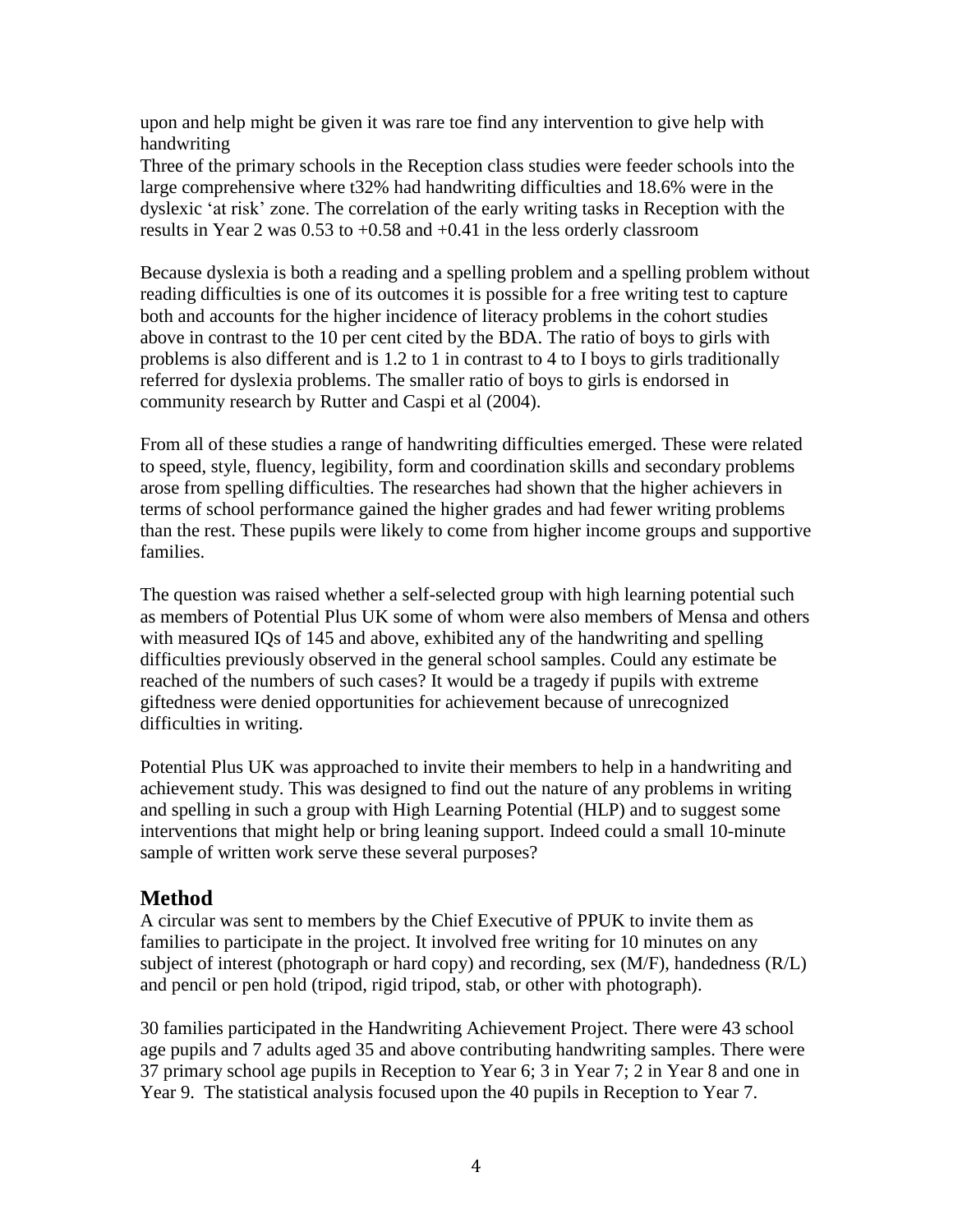8 girls and 32 boys took part in the study. 8 pupils (16 %) were left- handed. This is above the national average which is 12 %.

The analysis of each script was upon a) six handwriting factors: speed, style, form, fluency, legibility and coordination difficulties and b) the number and nature of any spelling errors.

In each case the handwriting and spelling skills were detailed in a report and where relevant suggestions for intervention were provided with the opportunity for feedback and further follow-up. Most case reports were from 4 to 9 pages in length.

This research is thus not based on a random sample but upon the willingness of parents in Potential Plus UK to volunteer their time and their children's handwriting to the project. It was therefore likely that those concerned about their child's achievement and / or handwriting would put forward the majority of samples. Of the 1500 or so members in PPUK the assumption was that 1,000 might be available to participate but most who would were likely to have some concerns. In such a scenario 4% was the participation rate and as will be seen most of them did have problems.

## **Results**

The handwriting of the 40 pupils in the age range from Reception to Year 7 are summarised and analysed for this report.

Of the 40 pupils only 8 had no identifiable spelling or speed and coordination handwriting problems except that in 7 cases suggestions were made that would improve legibility.

**'Dyslexics'** were those who made more than 10 misspellings per 100 words after the Reception year and wrote no decipherable words in the Reception Year.

**Speed problems** were identified as cases where rate per minute was lower than the mean for the Year group. This takes into account that the more able should be writing faster than other pupils.

**Co ordination difficulties** were identified by reference to 7 handwriting co ordination criteria (Montgomery, 2015).

**Legibility** was not scored but interventions were suggested as appropriate and related to 'body' size, ascenders and descenders, use of lines, letter formation and word space. Of the whole group of 40:

- $\bullet$  8 were diagnosed with dyslexia (16%), only 2 had a formal diagnosis
- 4 had dyslexia and speed problems (50% of the dyslexics)
- 5 dyslexics had co ordination difficulties (12.5% of the dyslexics)
- $\bullet$  13 had significantly slow speed, 25 per cent or more slower than the mean. (26%)
- 22 had handwriting /coordination difficulties (55%)
- 27 had some form of handwriting difficulty in speed or coordination (67.5%)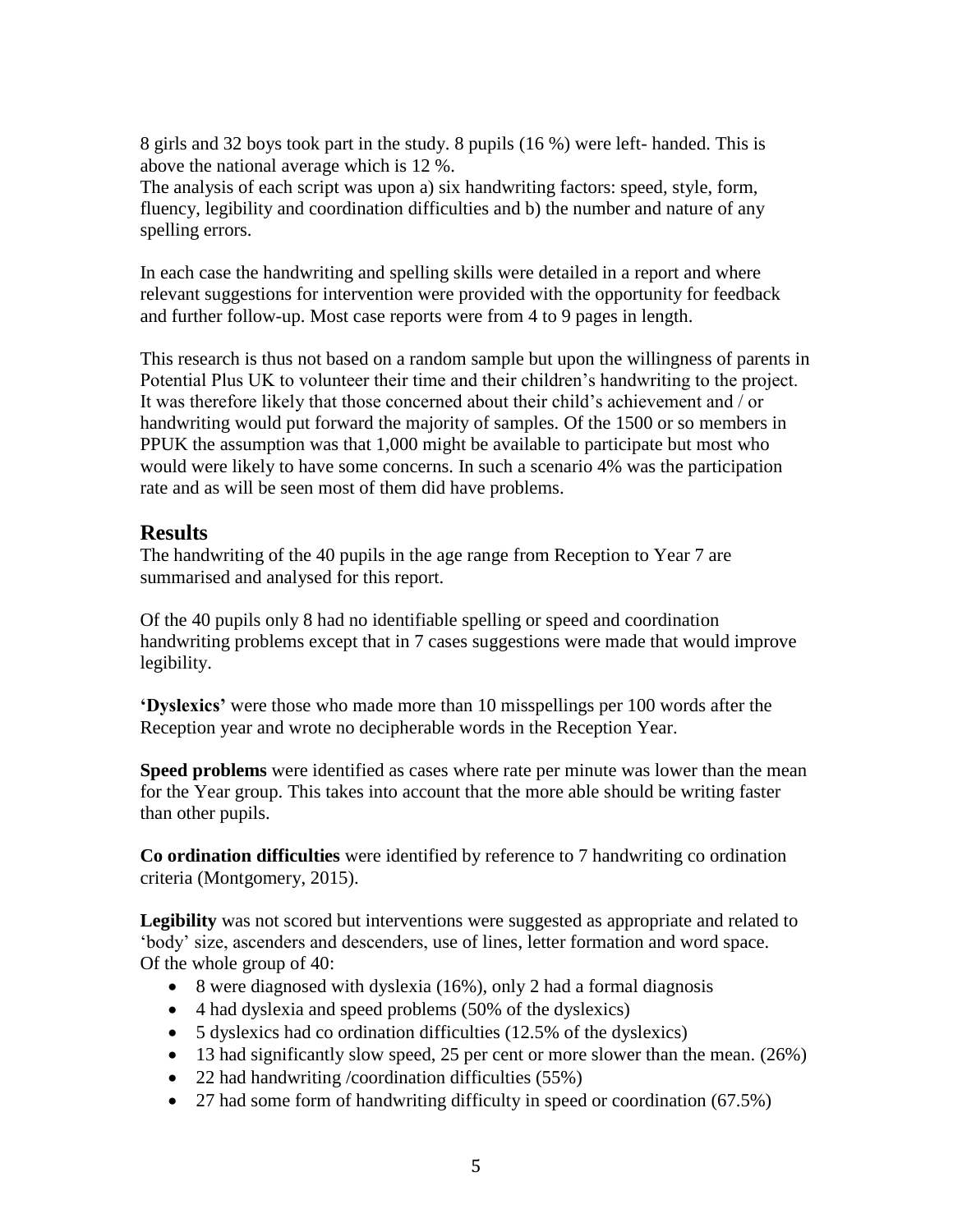- 8 had both speed and coordination problems (16%)
- 28 had a speed 30 per cent or more slower than might be predicted from their high ability (70%).
- 32 of the group of 40 had a problem that would be detrimental to potential high achievement in school (80%).
- 7 used the more problematic quadruped or thumb over grip  $(17.5\%)$ , not the usual tripod or rigid tripod grip.
- Other problems such as weak grip and too firm a grip had to be inferred from pressure or lack of it on the scripts and reference to any coloured photographs.
- Several adults and children reported pain in their writing hands after five minutes of writing although this information was not specifically requested.

Alston (1993) found that 40% of her samples complained of pain when writing at length and avoided it whenever possible.

### **Conclusions and discussion**

The conclusion from this sample is that in the majority of cases potential achievement was undermined by difficulties in handwriting and / or spelling. Handwriting difficulties were in the majority, that is, in two thirds of the sample.

Although these results cannot be generalised to all gifted pupils what it does reveal is that a large number of cases of potential underachievement are going unobserved in schools because they appear in a neglected category of need, that is the handwriting difficulties 'in full sight'.

The distress that this creates in many such cases makes them vulnerable to nervous illness and withdrawal from school such is the disparity between their high ability and their writing accomplishment and its reception by the their teachers.

The advantage is that the interventions have shown that most of the handwriting difficulties could be overcome if the intervention takes place precisely and preferably in Reception and Years 1 and 2. It would include in insisting on lines for writing on in Reception, teaching cursive from the outset by joining letters with the ligatures already being made, and giving double lines and legibility training at intervals in Years 1 and 2. Prior training in 'motricity' (Kent, 2014) for all preschool children and a continuation into Reception and beyond for all those who need it as in Motorway ABC (Upton and Duckett et al 2008) .

In the cases where there are severe handwriting difficulties, word processing will aid legibility but not necessarily speed and so careful monitoring is needed to check to find if an amanuensis is appropriate. The pupils with significant writing difficulties must be allowed to use their personal laptops not have to go and seek the key for the computer room to collect and use the school laptops. When a scribe is recommended it should be an early intervention and practice must precede any test performance. Voice activation systems may eventually become economically viable for everyday use.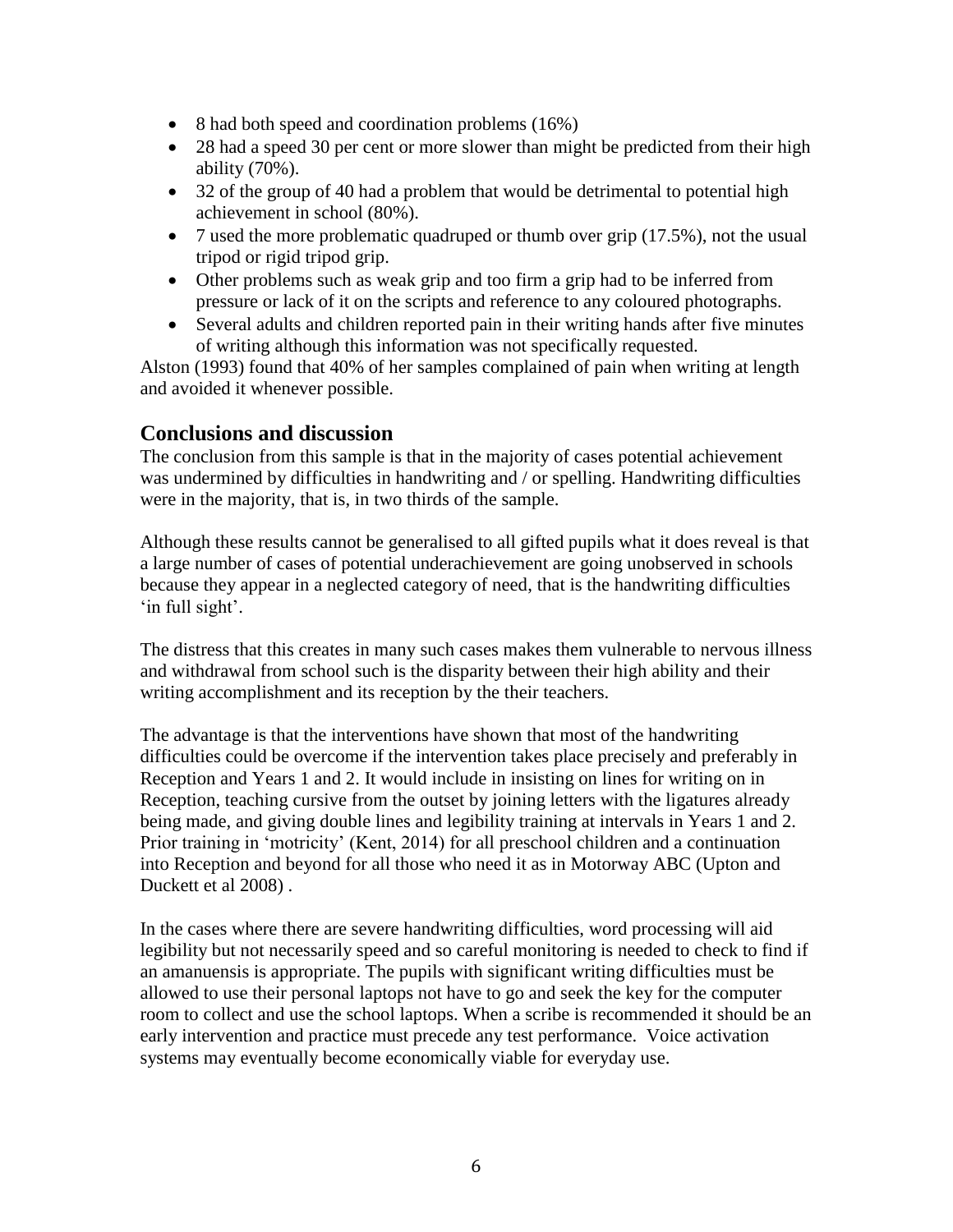In the dyslexia cases, all were in the second level dyslexia stage of having orthographic rather than phonological issues. This is where the pupil is often able to read at grade level but spelling is very poor for age and ability. This is also the residual problem when dyslexics have been through a remedial programme but are still left with spelling problems. In the case of some gifted pupils who have never had a reading problem or one that is recognised as such because they function at grade level, not many years above as most gifted pupils do. A very good visual memory, clever tactics, or sheer determination can enable others to learn to read because it is easier than spelling. It is a recognition skill whereas recalling all the letters in words in the correct spelling order can be much more problematic.

The free writing sample can reveal the underlying spelling problems that even a spelling test may not. The cleverest of all gifted pupils will contain their test stories to the use of words that they know they can spell but this slows down their writing speed, In a speed test for handwriting with no need to worry about spelling more is revealed.

The misspellings in the samples were addressed with interventions from 12 Cognitive Process Spelling Strategies (Montgomery, 2007) to correct the lexicon and motor retraining to correct old misspellings. The parents trying these out found the children very receptive and able to use them to generalise to a whole range of new words,

Schools were offering phonics, analogy tactics and rote learning strategies through regular spelling tests that were not sufficient for the task. Every teacher could become knowledgeable about these interventions and use the 12 CPSS and add a special word bank (15 Spells) for their subject area that would reveal further strategies to all the pupils. Earlier research had demonstrated the effectiveness of their use as mini-lessons in classrooms and tutorial groups reducing misspelling by 50 per cent in a term Montgomery 1997, 2007).

Overall the free writing test at any age can reveal both explicit and hidden learning difficulties. Within the sample it also alerted the analyst to potential problems of bullying, perfectionism, preoccupations with violence, Asperger type rigidities and emotional fragility. All of which could be followed up or a watching brief held by parents in case any difficulties did arise.

It would appear from the Potential Plus UK study that sampling handwriting at regular intervals in schools and giving teachers the tools to analyse it could reveal a range of significant learning difficulties across the ability range. It would offer more concrete individual documentation of literacy progress than many formal tests. It would also show hard evidence of the effectiveness or otherwise of any intervention.

A more balanced approach to literacy teaching would then be available to supplement the present focus upon reading, with copy writing and tracing in Reception and little handwriting tuition thereafter. Specific handwriting and spelling tuition would appear to be very much neglected areas in many classrooms at all levels.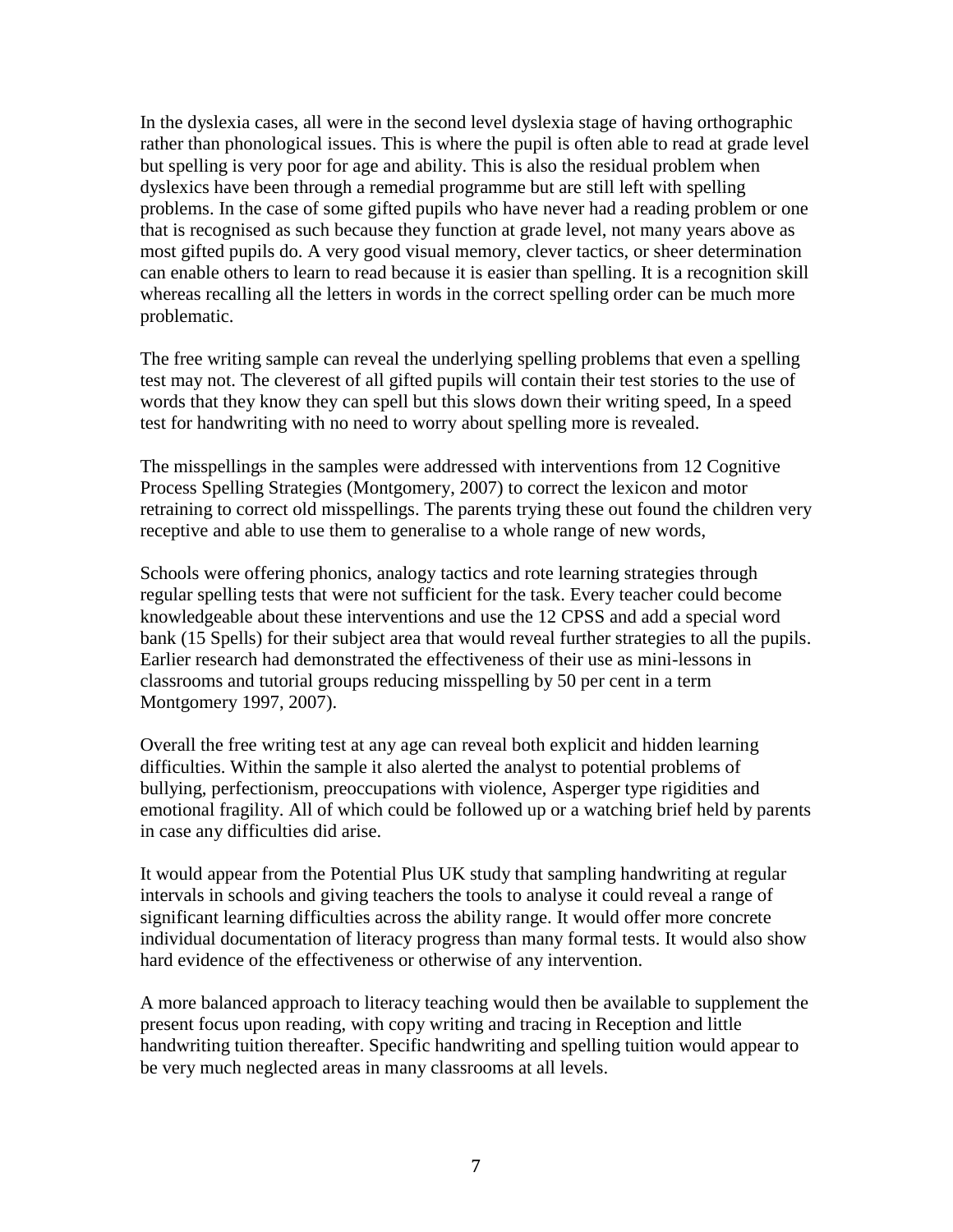What is probably needed now is a formal research project that implements the practices identified in this study by incorporating them into Early Years practice in a set of Project schools. Cohort data could be collected in 10-minute handwriting samples at the beginning end of each year. This can then be analysed and compared with data from control group schools to determine relative effectiveness.

The advantage is that such data is very easy to collect and would not involve teachers in any extra time than normal teaching, as writing is part of pupil's daily work.

Other research could begin at year 7 to show the effects of intervention there to remediate the effects of current practice and once again data could be collected by 10-minute free writing samples.

It would appear that the practices in these literacy areas are based heavily upon custom and practice and 'good' practice but not much upon evidence-based practice and this needs to be remedied.

#### **References**

Allcock, P. 2001 'The importance of handwriting skills in Keystage 3 and GCSE Examinations of more able pupils' *Educating Able Children* 5 (1) 23-5

Alston, J. 1993 *Assessing and Promoting Writing Skills* Stafford: NASEN

Barnett, A., Henderson, S.E., Scheib, B. & Schutz, J. 2008 *DASH - Detailed Assessment of Speed of Handwriting* www. pearson-uk.com/dash

Berninger article retrieved November 25, 2015 from <http://online.wsj.com/articles/SB10001424052748704631504575531932754922518>

Bravar, L. 2005 'Studying handwriting: An Italian experience" 6<sup>th</sup> International Conference on Developmental Co ordination Difficulties Trieste  $17<sup>th</sup>$ -20<sup>th</sup> May

British Dyslexia Association 2016 [www.bda-dyslexia.org.uk](http://www.bda-dyslexia.org.uk/)

Feder, K.P., Majnemer, A., & Bourbonnais 2005 'Handwriting performance in pre-term children compared with term peers at age 6-7' *Developmental Medicine and Child Neurology* 47

HMCI 2001 *The Annual Report of the Chief Iinspector for Schools in England* London: The Stationery Office

James, K. and Engelhardt, L. 2012 'The effects of handwriting experience on functional brain development' *Neuroscience and Education* 1 (1) 32-42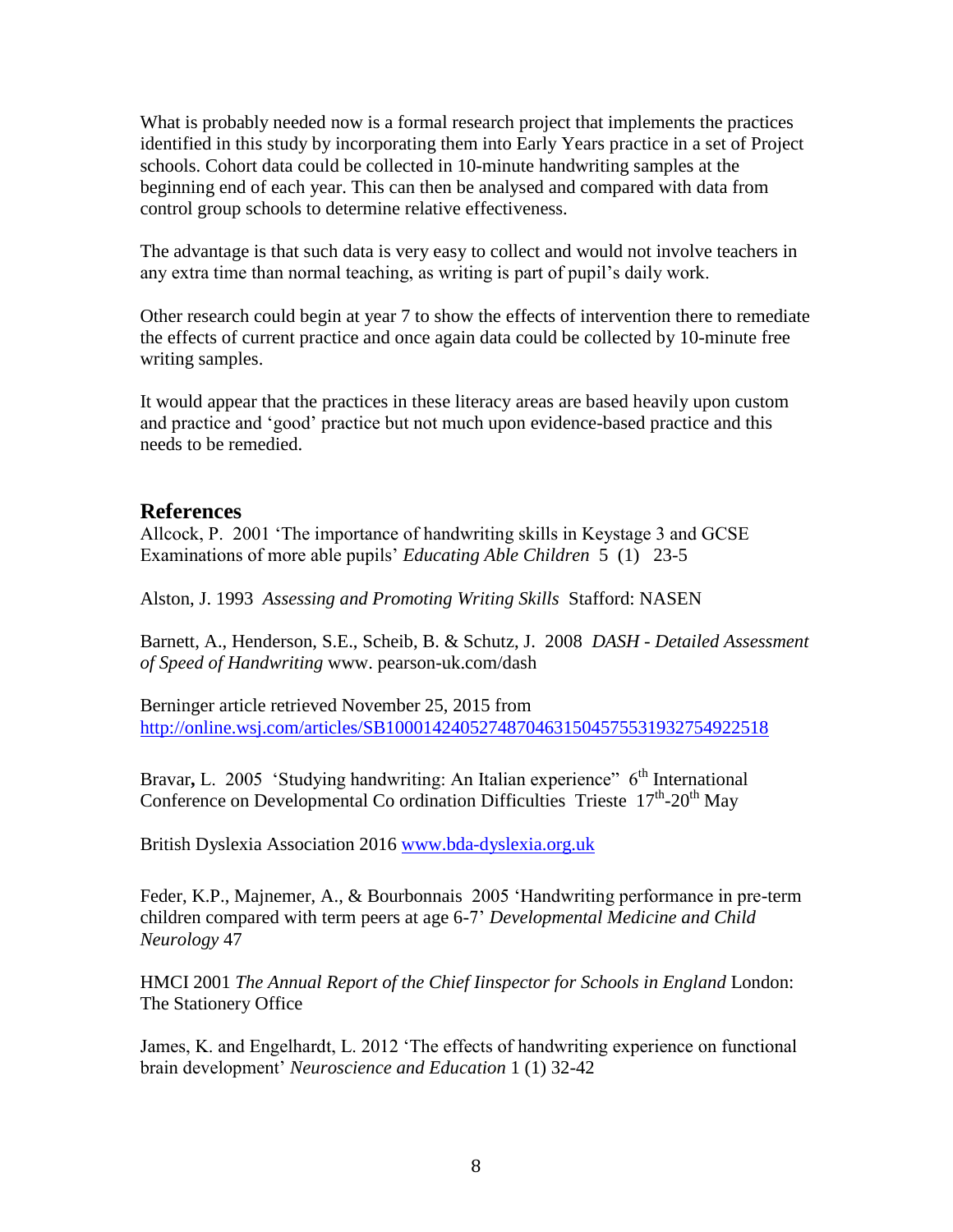Jerrim, J 2013 *The Reading Gap* author The Sutton Trust: Millbank, London

Kent C.C. 2014 'Motricity: Raising confidence in cursive writing' Hasting and St Leonards Excellence Cluster publication

Marin, M.F., La Voie, N. and Montisinos, L. 2012 'The effects of manuscript,, cursive or manuscript/cursive styles on writing development in Grade 2' *Language and Literacy* 14 110-24

Medwell J., Strand, S. and Wray, D. 2008 'What should we assess in primary writing? *Handwriting Today* 7 23-28

Montgomery, D. 1997 *Spelling: Remedial Strategies* London: Cassell

Montgomery, D. 2007 *Spelling, Handwriting and Dyslexia* London: Routledge

Montgomery, D. 2008 'Cohort analysis of writing in Year 7 after 2, 4, and 7 years of the National Literacy Strategy' *Support for Learning* 23, (1) 3-11

Montgomery, D. 2015 *Teaching Gifted Children with SEN: Supporting Dual and Multiple Exceptionality* London: Routledge

Mueller, P.A. and Oppenheimer, D.M. 2014 'The pen is mightier than the keyboard. Advantages of longhand over laptop note-taking' *Psychological Sciences* 25 (6) 1159-68

Oliver, T., Alres, R.A. and Castro, S.L. et al 2009 'The impact of children's handwriting on text composition' *Handwriting Today* 8 14-17

Overvelde, A., & Hulstijn, W. 2011 'Learning new movement patterns: A study on good and poor writers comparing learning conditions emphasizing spatial, timing, or abstract characteristics. *Human Movement Science* 30 731-744.

Roaf, C. 1998 'Slow hand. A secondary school survey of handwriting speed and legibility' *Support for Learning* 13 (1) 39-42

Rosenblaum, S. & Livneh-Zirinsky, M. 2007 'handwriting process and product characteristics of children diagnosed with DCD' *Human Movement Science* 27 200-14

Rutter, M.L.; Caspi, A., Fergusson, D., Horwood, L.J., Goodman, R.. Maughan, B., Moffit, T.E., Meltzer, H., and Carroll, J. 2004 'Sex differences in developmental reading disability' *Journal of the American Medical Association* 291 9 (16) 2007-12

Silverman, L.K. 1989 'Invisible gifts, invisible handicaps' *Roeper Review* 12 (1) 37-42

Silverman L.K. 2004 'Poor handwriting: A major cause of underachievement' <http://www.visuospatial.org/Publications/>Accessed April 2007